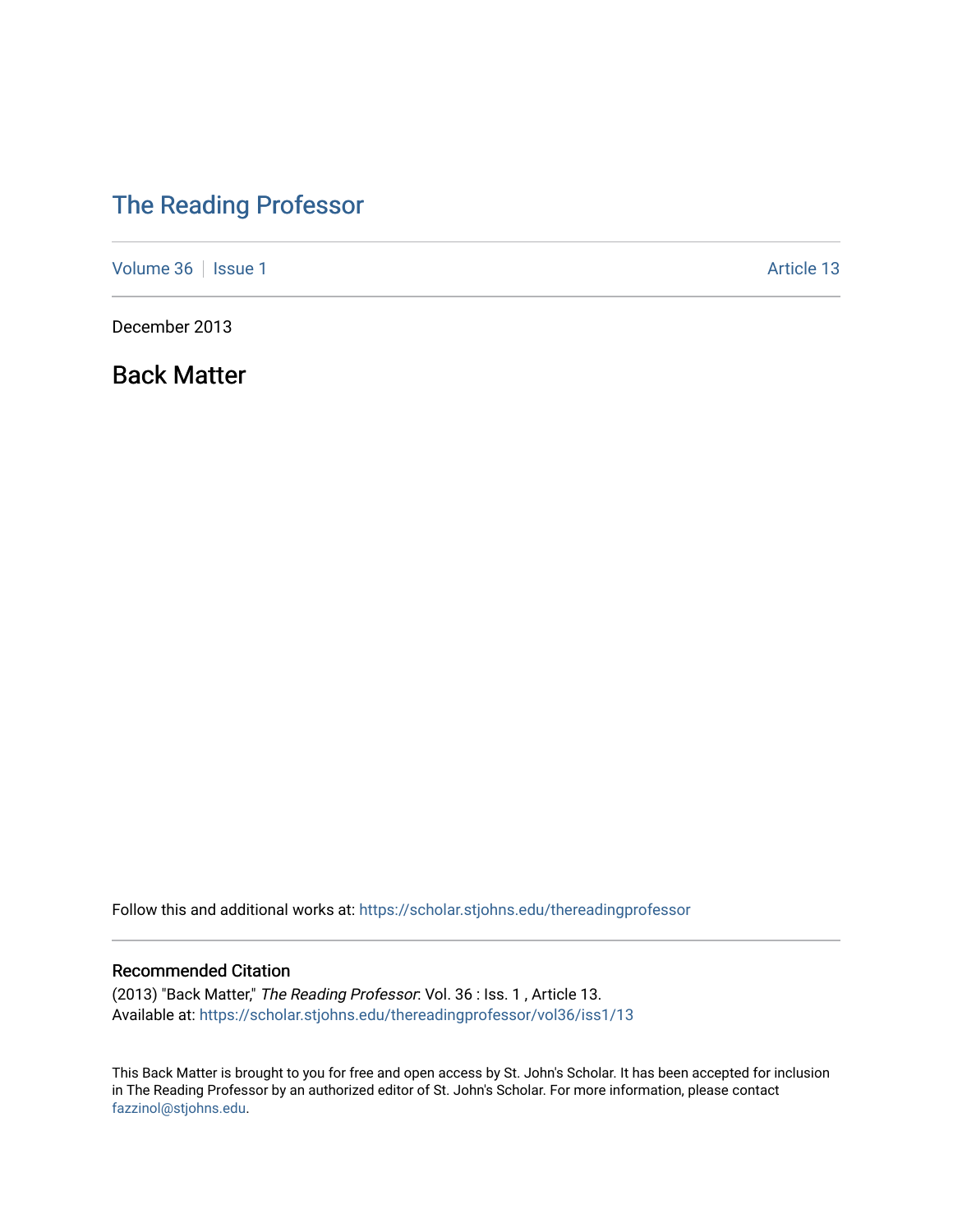et al.: Back Matter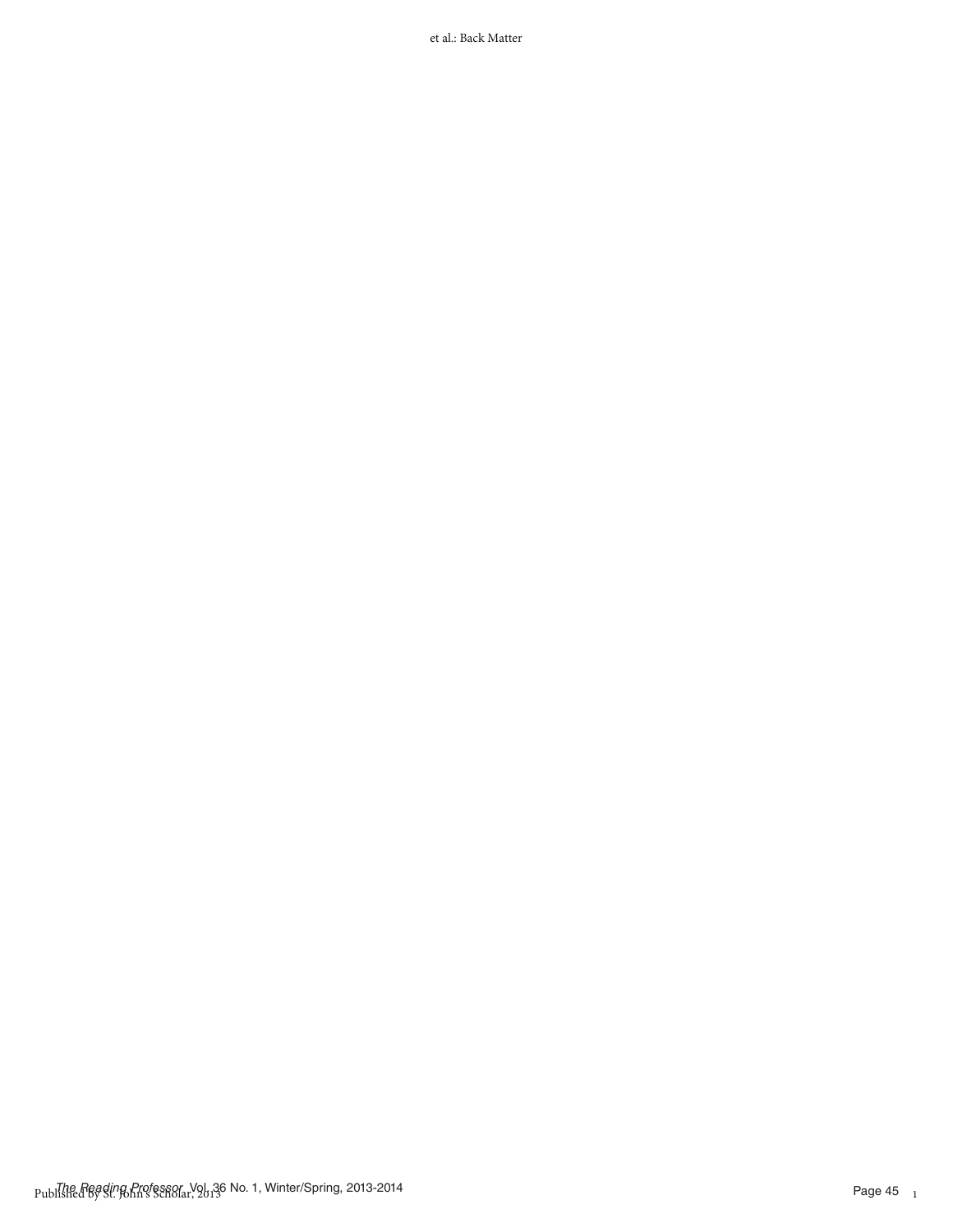





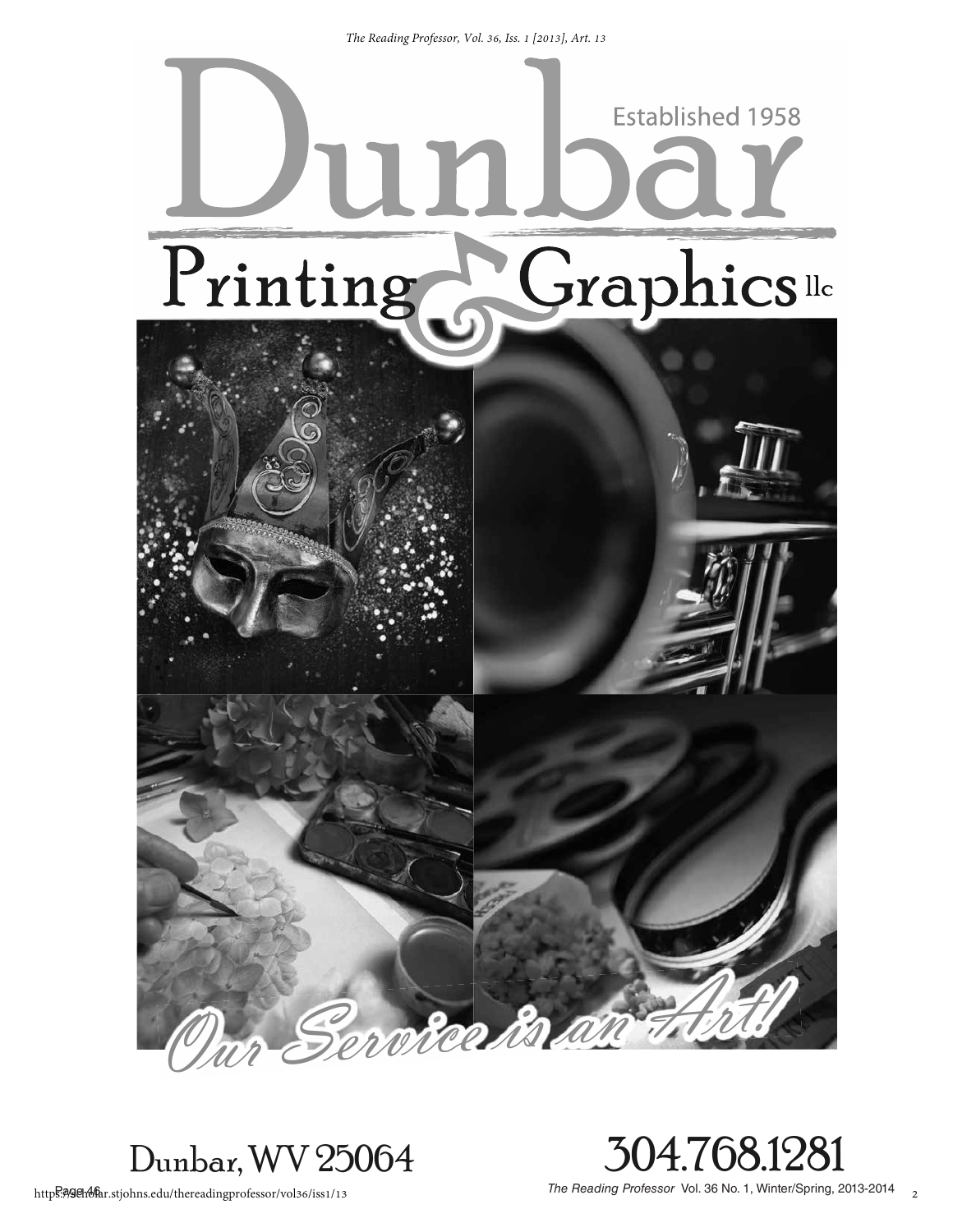et al.: Back Matter